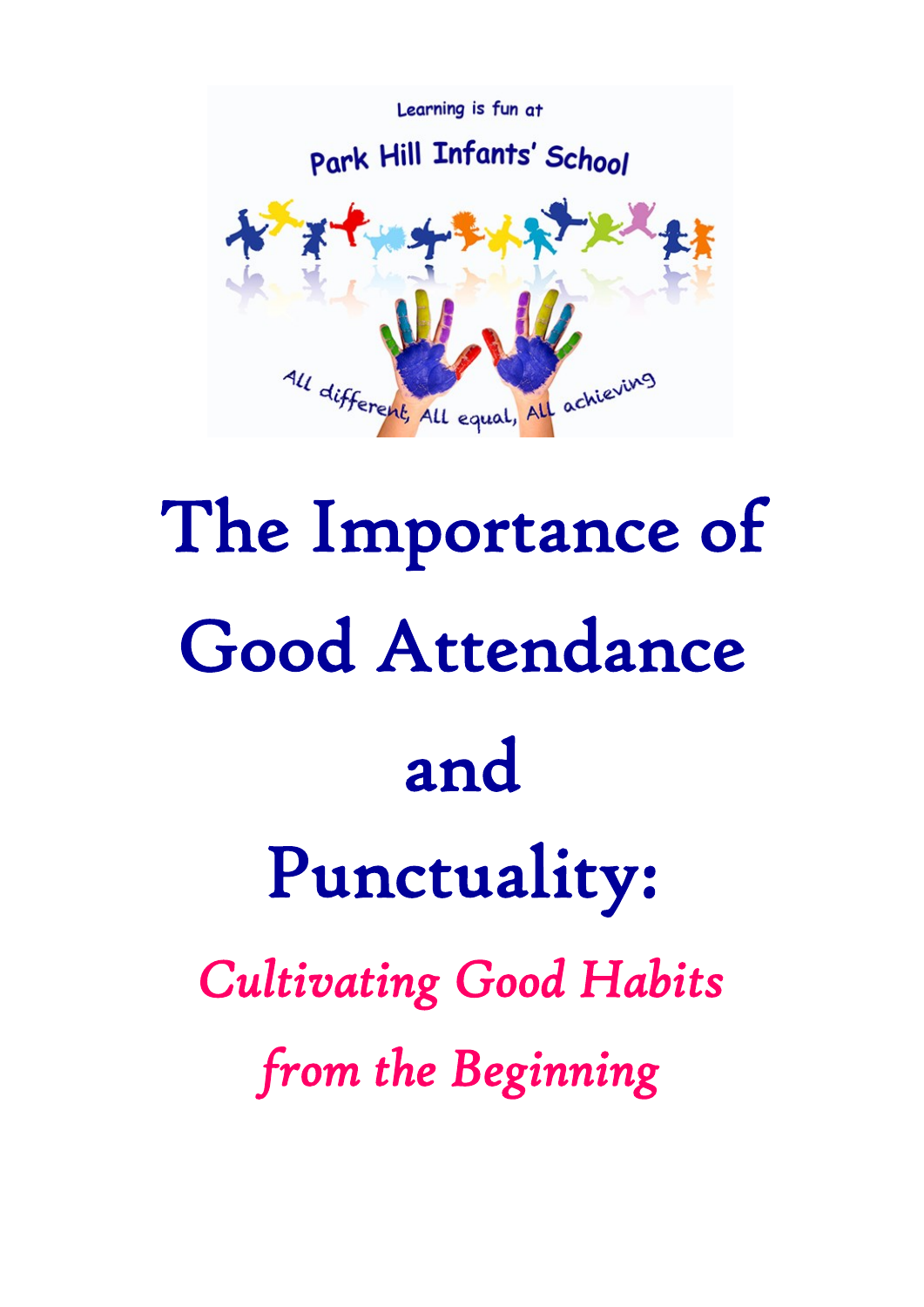## **Why is Good Punctuality and Attendance So Important?**

**The benefits for children with good attendance and punctuality include:**

- **Higher motivation to learn and attend school**
- **More confidence in themselves and their learning**
- **Greater opportunities to experience extra curricular opportunities available to them at school**
- **Positive self esteem that comes with knowing they have achieved their best at school**
- **The ability to make and maintain strong friendships**

**Research shows that children with poor attendance are at a disadvantage later in life. They often:** 

- **find it harder to make and maintain friendships**
- **are less likely to achieve good grades / qualifications**
- **earn lower wages**
- **have a higher chance of being unemployed**
- **have lower motivation and self-esteem and less confidence in school than their peers**

**Poor attendance and punctuality, even at the earliest age, can affect achievement later in life so establishing good habits from the start of a child's school life helps children to settle more quickly into their new setting and routines.** 

**Regular attendance and good punctuality are important for maximising achievement and gaining the greatest benefit from education.**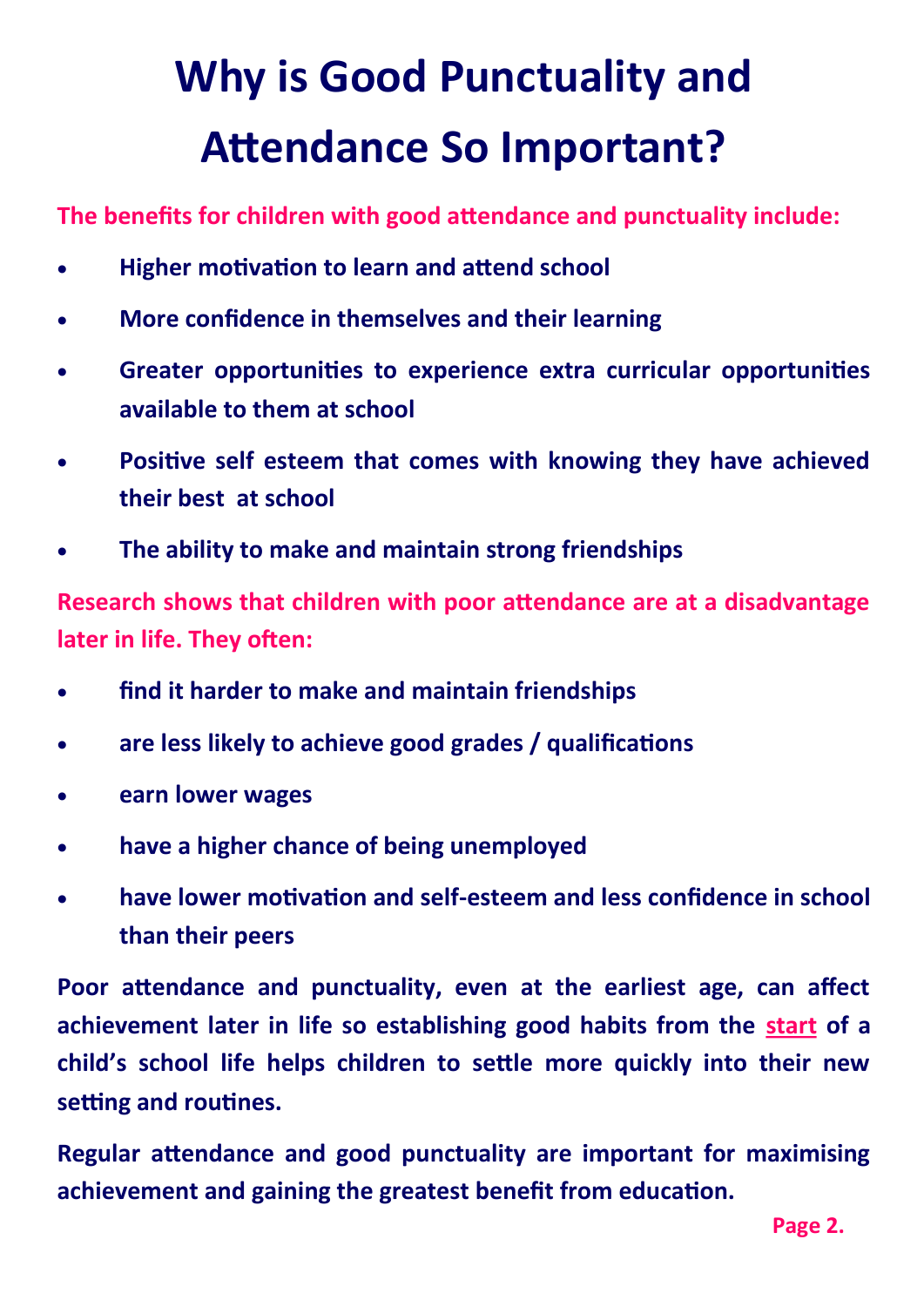#### **The information below shows how attendance can affect your child's future progression:**

**Above 97%: Less than 6 days absence a year**

 Excellent attendance! These pupils will almost certainly get the best grades they can, leading to better prospects for the future. Pupils will also get into a habit of attending school regularly.

**95%-96%: Between 7 - 9 days absence a year**

**These pupils are likely to achieve good grades and form a habit of attending school regularly.**

**91%-94%: Between 11 and 17 days absence a year**

**These pupils are at risk of missing a significant amount of learning. If your child's attendance falls into this category:**

- **you may be invited to a meeting with a member of the Headship team to determine if there are any issues preventing your child from attending school regularly**
	- **we may write to you again to request medical evidence to authorise any future absences**

**Less than 90%: at least 19 days absence a year**

**The Government classes pupils in this group as 'Persistent Absentees.'** 

**Parents of pupils in this group may be referred to the Educational Welfare Officer, and/or may receive a Penalty Notice or legal action taken by the Local Authority.**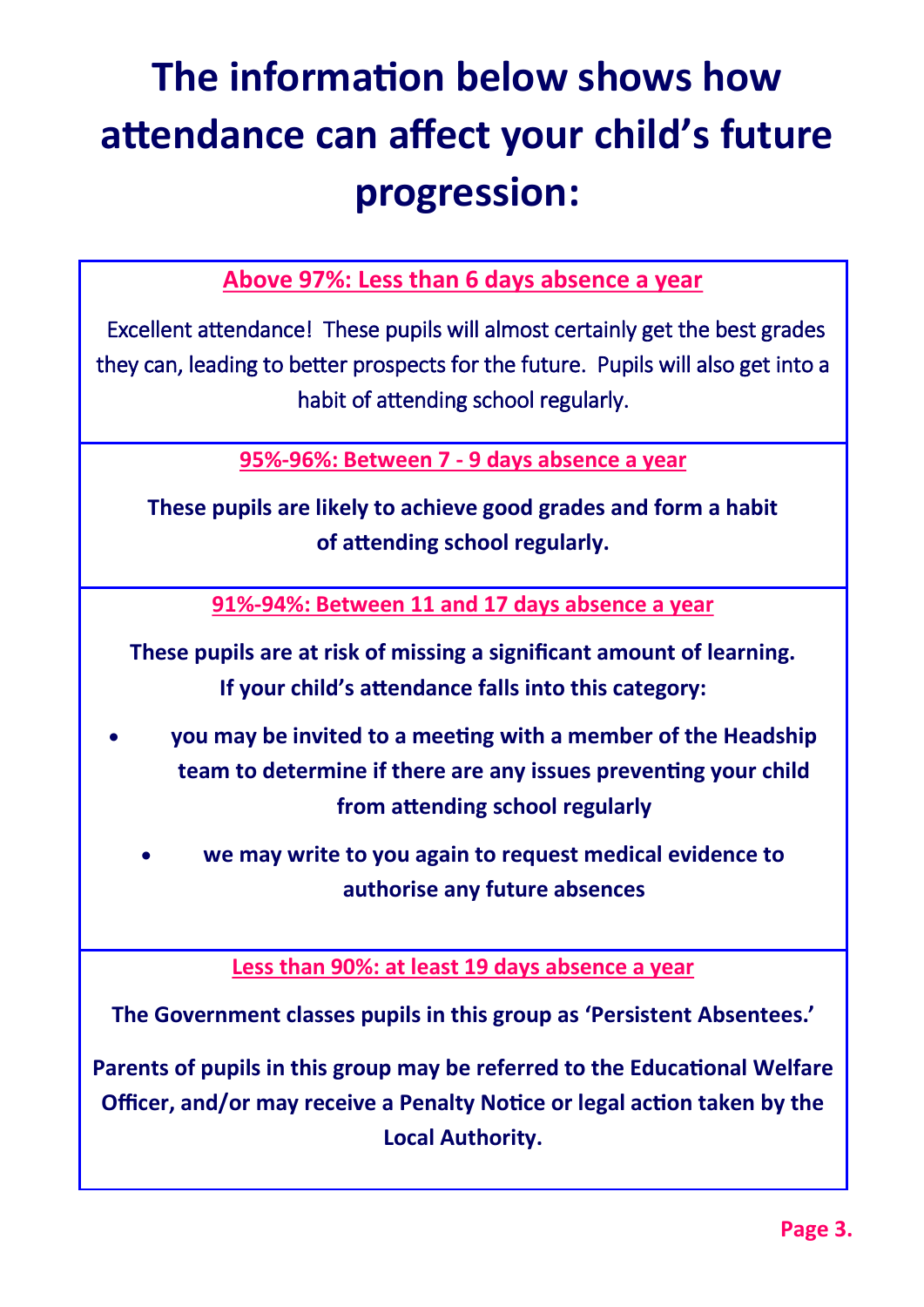#### **What You Can Do to Improve Your Child's Attendance and Punctuality**

- **Schedule all non-urgent medical appointments (i.e. GP and dental) out of school hours and during school holidays**
- **Book family breaks and vacations during the school holidays**
- **Set a consistent, regular bed time and morning routine**
- **Prepare clothes and pack school bags the night before**
- **Don't let your child stay home unless s/he is too unwell to attend school. If you are unsure of the recommended period for children to kept away from school for an illness, please call the school office on 020 8680 0747 or refer to the school brochure**
- **If your child seems anxious about attending school, talk to their class teacher or a member of the Headship Team for advice and support about how to make your child feel comfortable and excited about learning**
- **Develop 'back-up plans' for getting to school in case of an emergency in the morning. Call on a family member, a neighbour or another parent/ carer**

If your child has any symptoms of Covid-19, you will need to book a PCR test (test that is sent to a lab) to check if they have coronavirus and they will need to **stay at home until you get their result,** even if the symptoms are mild. The main symptoms are:

- a **high temperature**
- a **new, continuous cough**
- a **loss or change to your sense of smell or taste**

To book a PCR test, **call 119** or visit **https://www.gov.uk/get-coronavirustest Page 4.**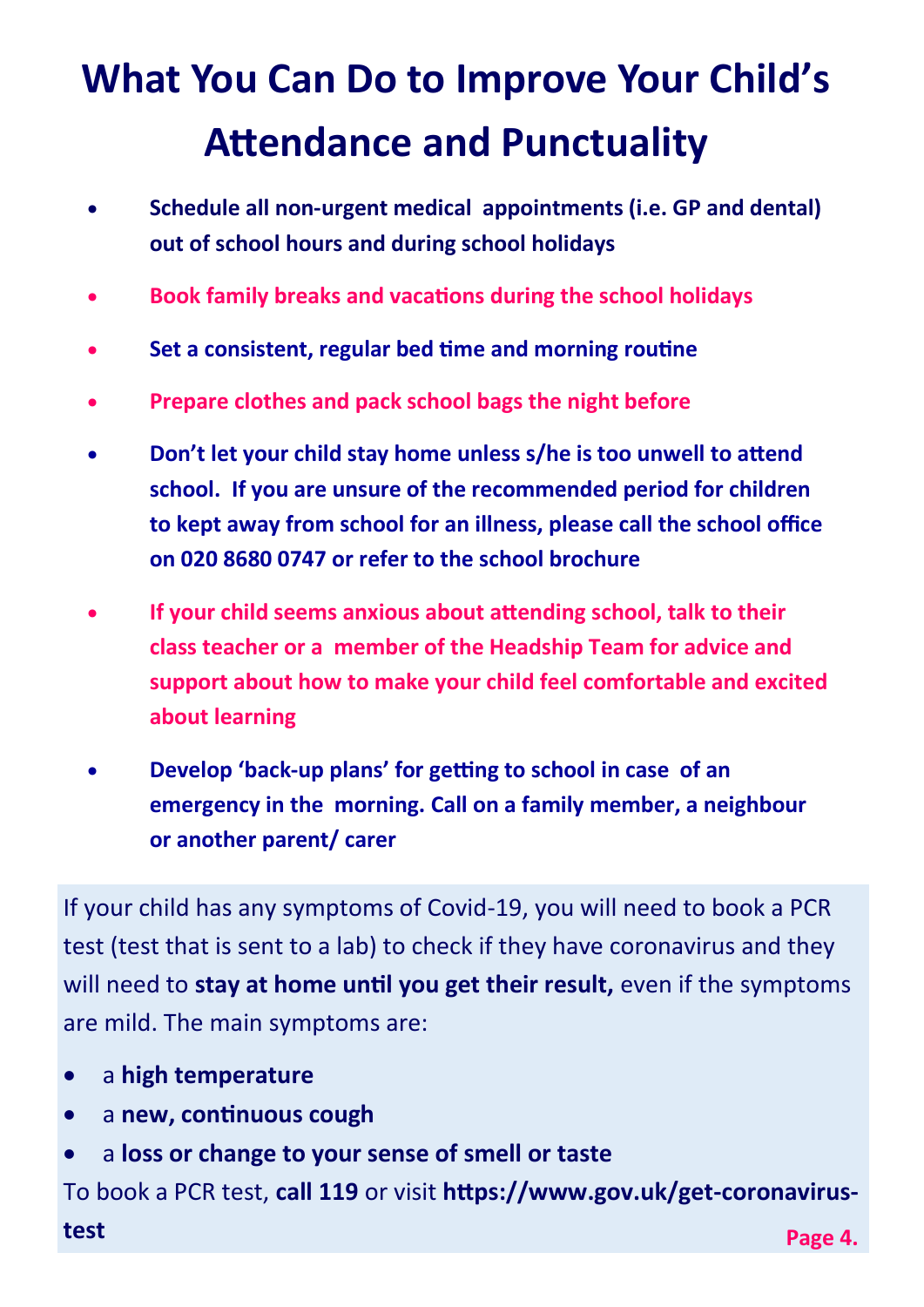#### **Your Child's Attendance at School: Why it is Crucial?**

**Every school day is crucial right from the very first day in Reception.** 

**At Park Hill Infant School, children learn through whole class teaching and learning sessions, small group focus activities and independent child led and child initiated learning opportunities.**

**If children are absent from school, they miss these exciting key learning opportunities resulting in gaps in their knowledge and understanding. This can significantly impact upon their learning and development.** 

**We place a high priority on children acquiring a sense of commitment towards regular attendance at school.** 







**To report your child's absence from school, please call the School Office before 09:30am on 020 8680 0747 or email attendance@parkhill-inf.croydon.sch.uk** 

**Page 5.**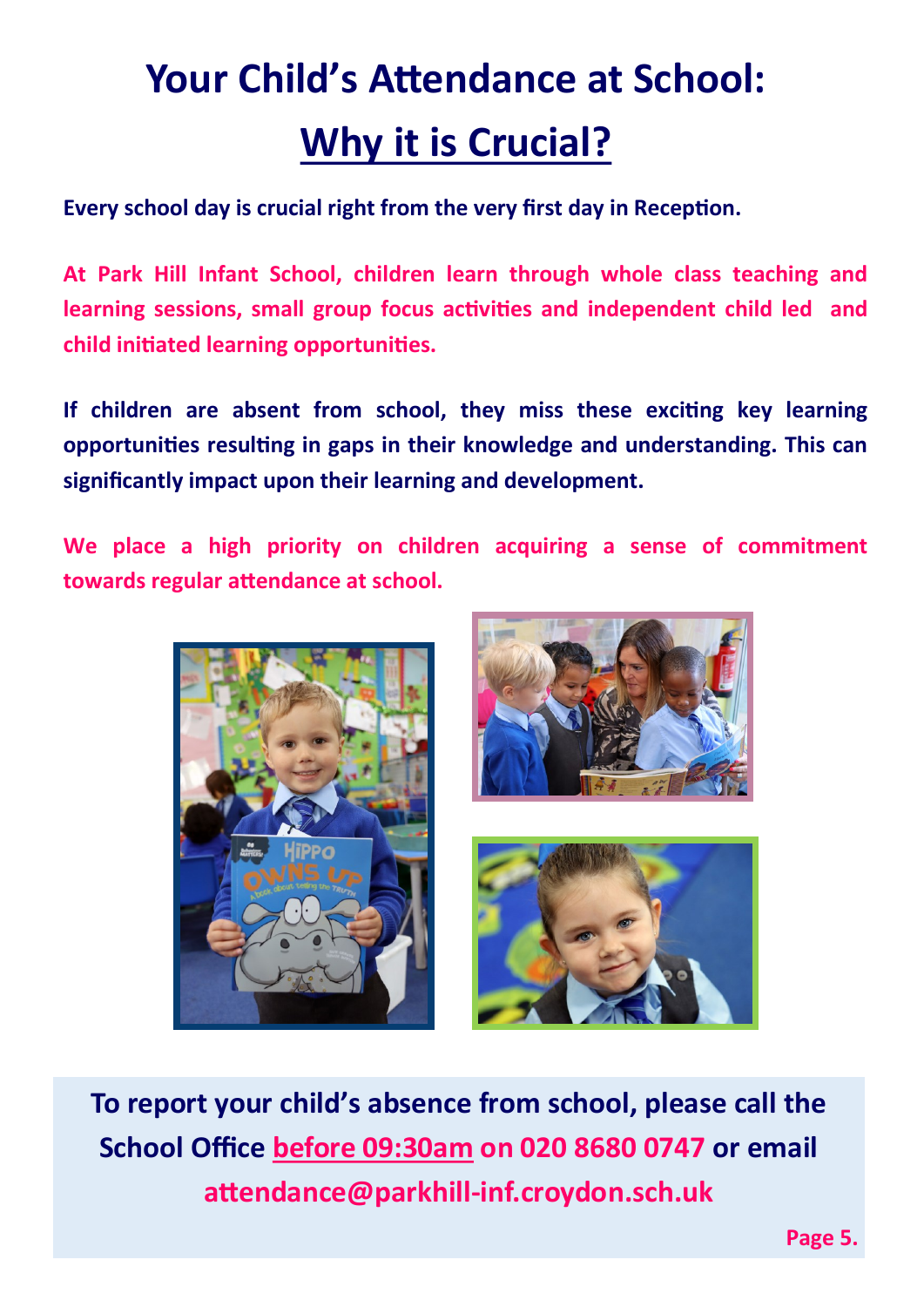#### **Help Your Child Succeed in School: Build the Habit of Good Attendance**

**Each year there are 190 school days where children are required to attend school.** 

**This means there are 175 days (weekends and school holidays) for shopping, birthday treats, non-urgent medical and dental appointments and family holidays etc.** 

**There is no automatic entitlement for any child to be granted leave of absence from school for the purpose of a family holiday. It is not acceptable to take your child out of school, during term-time, for occasional or family holidays as they interrupt a child's learning.** 

**The Education Regulations 2013 make clear that headteachers may not grant any leave of absence during term time unless there are exceptional circumstances.** 

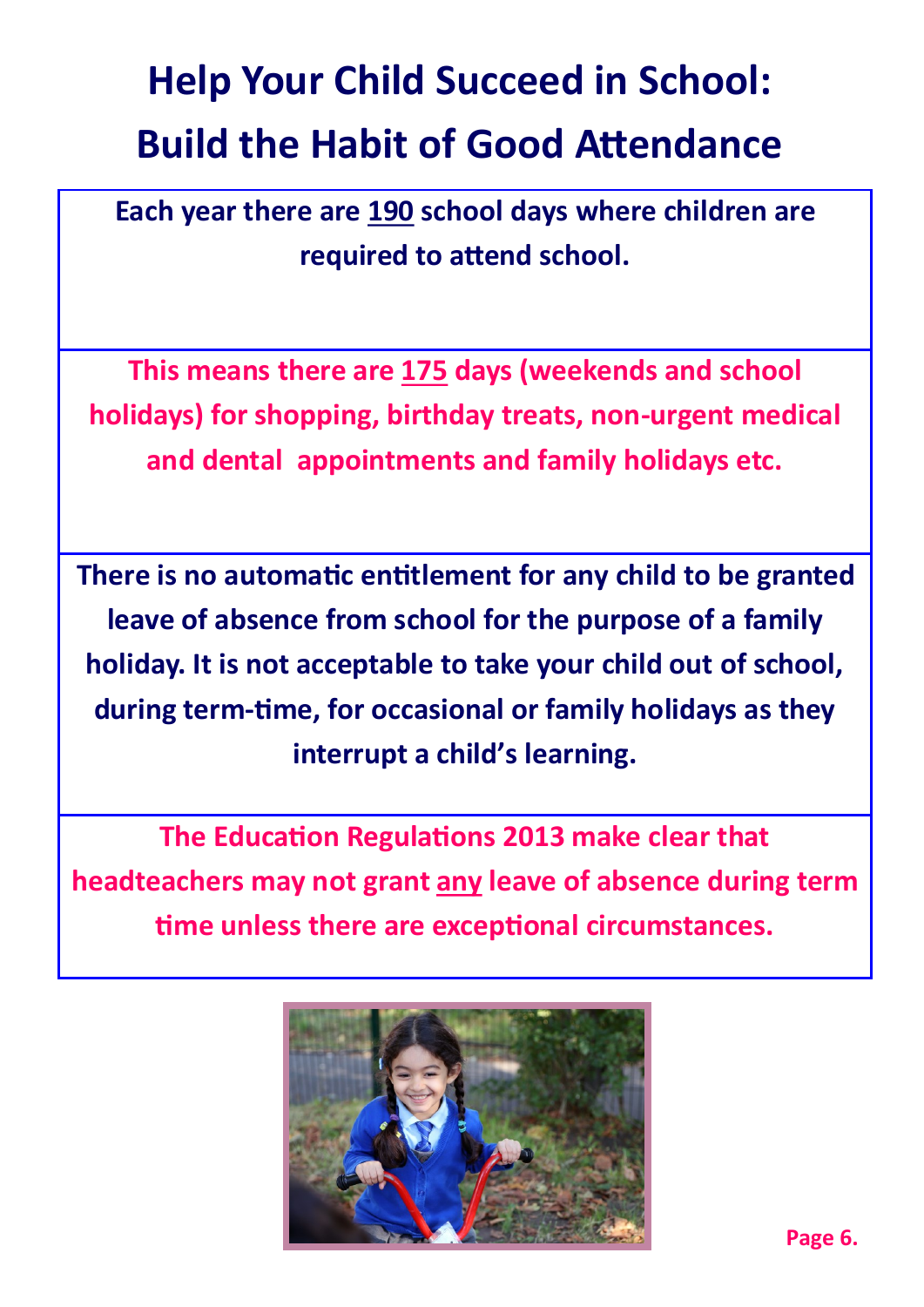#### **The Education Welfare Officer (EWO) and the School**

**Mrs Croucher meets with our appointed EWO, Mr Simon Dilley, every fortnight. A report of all pupils with attendance of less than 93% is generated. Discussion is held over the next course of action in each of these cases.** 

**When attendance begins to decline, as a school we may decide to:**

- **Continue to monitor future attendance and absence**
- **Send out a letter advising you of the decline in your child's attendance, and inviting you to speak to a member of the Headship Team to determine if there are any issues preventing your child from attending school regularly**
- **Write to you requesting medical evidence to authorise any further absences from school**
- **Invite you to a meeting in school to discuss your child's attendance**
- **Make an referral to the EWO**

**If a referral is made to the EWO:** 

- **Our EWO may write to you or phone you to arrange a meeting to further discuss your child's attendance.**
- **You may be issued with an Attendance Improvement Plan**
- **You may be referred to the Local Authority for the consideration of a Penalty Notice.**

Under section 444 of the Education Act 1996, the Local Authority may issue Penalty Notices to parents of children with unauthorised absences from school. The fines are issued to each parent, for each child, and are: £60 if paid within 21